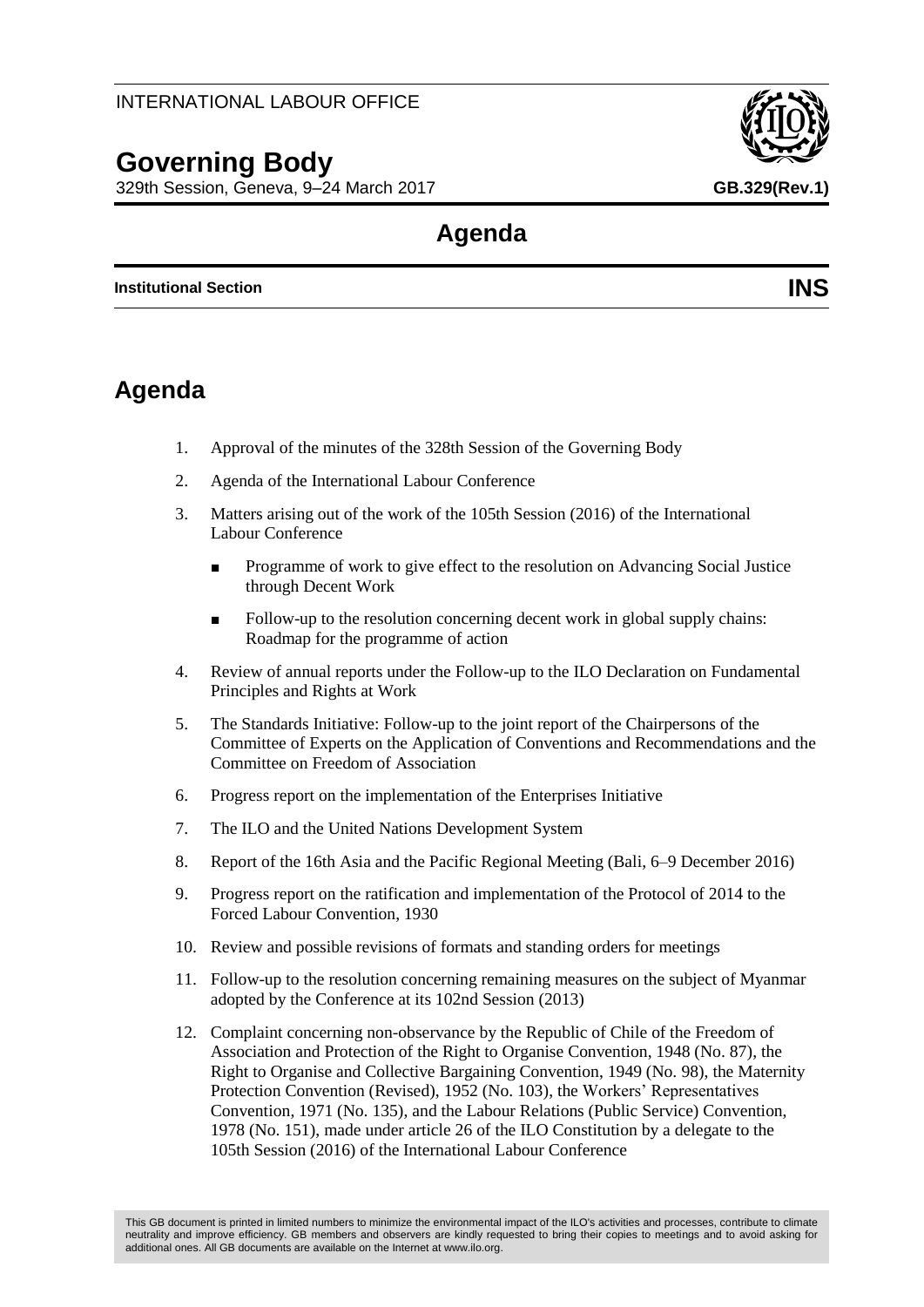- 13. Complaint concerning non-observance by Guatemala of the Freedom of Association and Protection of the Right to Organise Convention, 1948 (No. 87), made by delegates to the 101st Session (2012) of the International Labour Conference under article 26 of the ILO Constitution
- 14. Complaint concerning non-observance by Qatar of the Forced Labour Convention, 1930 (No. 29) and the Labour Inspection Convention, 1947 (No. 81), made by delegates to the 103rd Session (2014) of the International Labour Conference under article 26 of the ILO Constitution
- 15. Complaint concerning non-observance by the Bolivarian Republic of Venezuela of the Minimum Wage-Fixing Machinery Convention, 1928 (No. 26), the Freedom of Association and Protection of the Right to Organise Convention, 1948 (No. 87), and the Tripartite Consultation (International Labour Standards) Convention, 1976 (No. 144), submitted under article 26 of the Constitution by several delegates to the 104th Session (2015) of the International Labour Conference
- 16. Complaint concerning non-observance by the Bolivarian Republic of Venezuela of the Freedom of Association and Protection of the Right to Organise Convention, 1948 (No. 87), the Protection of Wages Convention, 1949 (No. 95), and the Discrimination (Employment and Occupation) Convention, 1958 (No. 111), made under article 26 of the ILO Constitution by several delegates to the 105th Session (2016) of the International Labour Conference
- 17. Reports of the Committee on Freedom of Association
- 18. Report of the Working Party on the Functioning of the Governing Body and the International Labour Conference
- 19. Report of the Working Party on the Social Dimension of Globalization
- 20. Report of the Director-General
	- Supplementary Report: Documents submitted for information only
	- Other questions
- 21. Reports of the Officers of the Governing Body
- 22. Composition and agenda of standing bodies and meetings

### **Policy Development Section** *POL*

# **Agenda**

#### *Employment and Social Protection Segment*

- 1. Outcome 5: Decent work in the rural economy
- 2. Outcome 6: Formalization of the informal economy
- 3. Addressing the impact of climate change on labour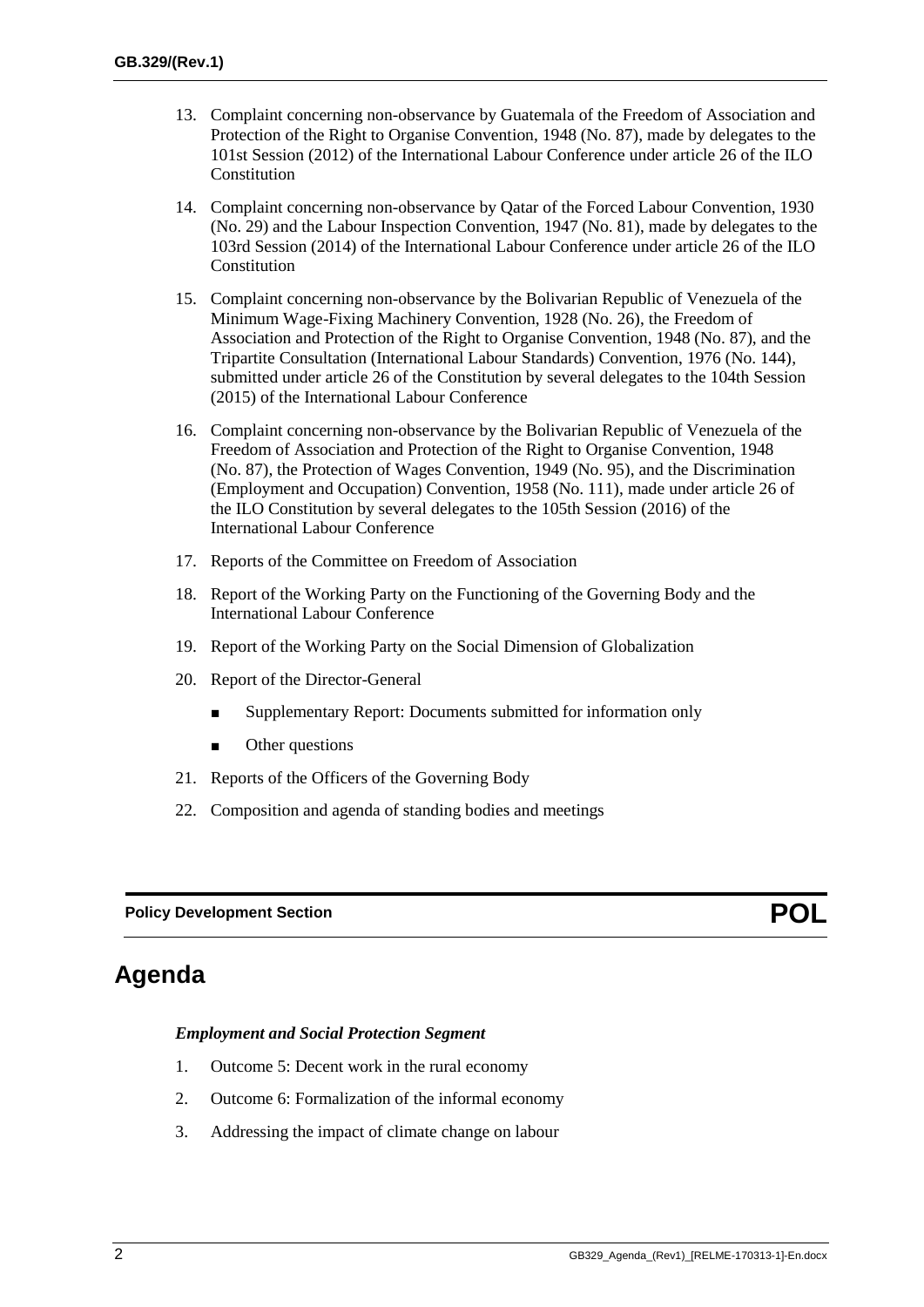### *Social Dialogue Segment*

4. Sectoral meetings held in 2016 and proposals for sectoral work in 2017 and 2018–19

### *Development Cooperation Segment*

- 5. ILO Development Cooperation Strategy 2015–17: Report on progress
- 6. ILO cooperation with the tobacco industry in the pursuit of the Organization's social mandate

### *Multinational Enterprises Segment*

7. Recommendations of the tripartite ad hoc working group concerning the review of the Tripartite Declaration of Principles concerning Multinational Enterprises and Social Policy text, annex and addenda and the interpretation procedure

**Legal Issues and International Labour Standards Section LILS**

# **Agenda**

### *Legal Issues Segment*

1. Evaluation of the identification document for Employer and Worker members of the Governing Body

### *International Labour Standards and Human Rights Segment*

- 2. The Standards Initiative: Initial evaluation of the functioning of the Standards Review Mechanism Tripartite Working Group
- 3. Proposed forms for reports to be requested under article 22 of the Constitution following the entry into force of the 2014 amendments to the Code of the Maritime Labour Convention, 2006
- 4. Proposed forms for reports to be requested under article 22 of the Constitution following the adoption of amendments to the annexes of the Seafarers' Identity Documents Convention (Revised), 2003 (No. 185)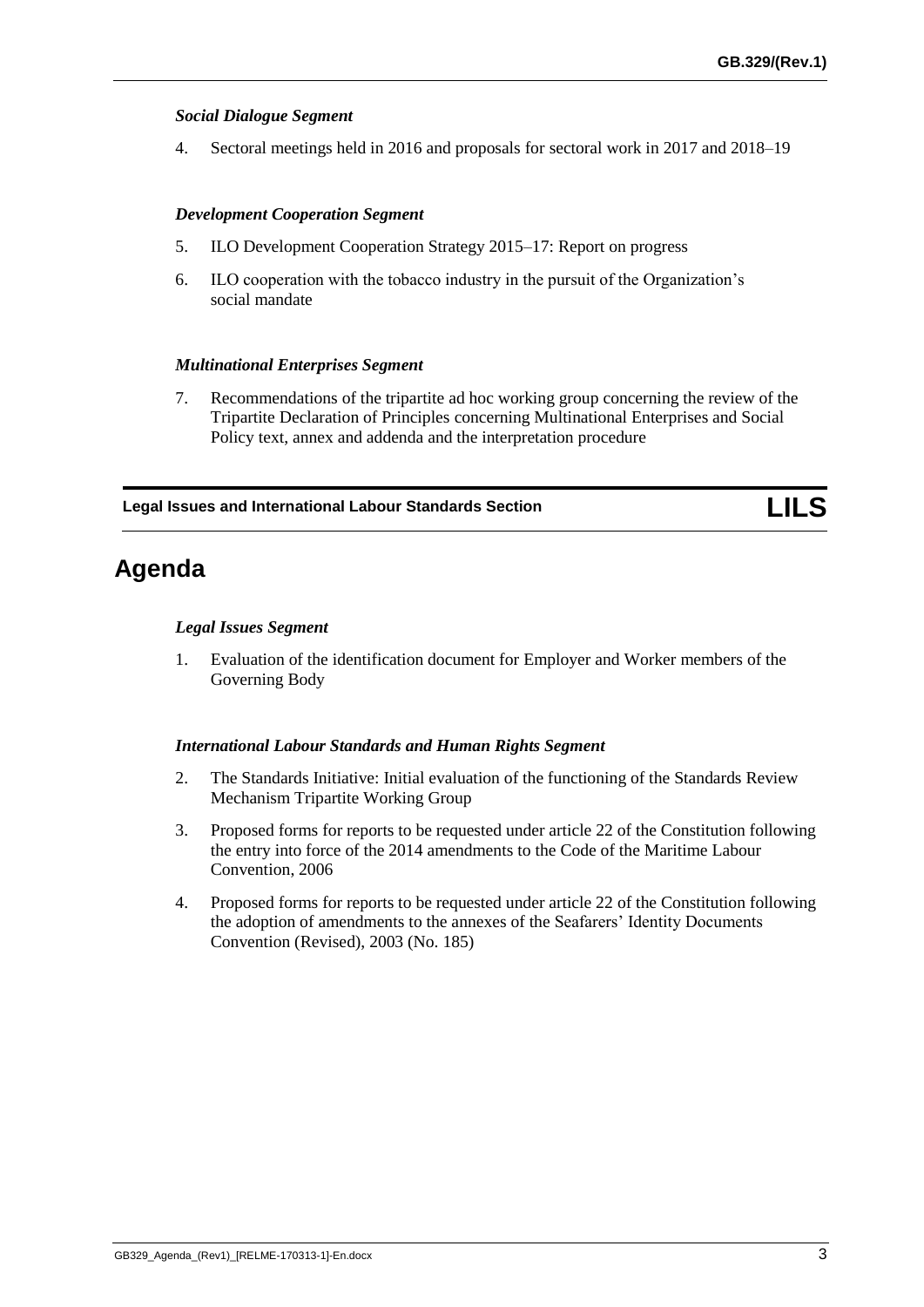**Programme, Financial and Administrative Section PEA** 

# **Agenda**

#### *Programme, Financial and Administrative Segment*

- 1. The Director-General's Programme and Budget proposals for 2018–19
- 2. Delegation of authority under article 18 of the Standing Orders of the International Labour Conference
- 3. Update on the headquarters building renovation project
- 4. After-service health insurance: Update
- 5. Other financial questions:
	- Report of the Government members of the Governing Body for allocation of expenses

#### *Audit and Oversight Segment*

- 6. Report of the Independent Oversight Advisory Committee
- 7. Report of the Chief Internal Auditor for the year ended 31 December 2016
- 8. Summary findings of the independent evaluation of the evaluation function

#### *Personnel Segment*

- 9. Statement by the staff representative
- 10. Amendments to the Staff Regulations
- 11. Matters relating to the Administrative Tribunal of the ILO:
	- Update on discussions with the European Patent Organisation on possible future action to improve the Tribunal's caseload
	- Recognition of the Tribunal's jurisdiction by other international organizations
- 12. Other personnel questions

**High-Level Section HL**

# **Agenda**

#### *Working Party on the Social Dimension of Globalization*

1. Decent Work for Sustainable Development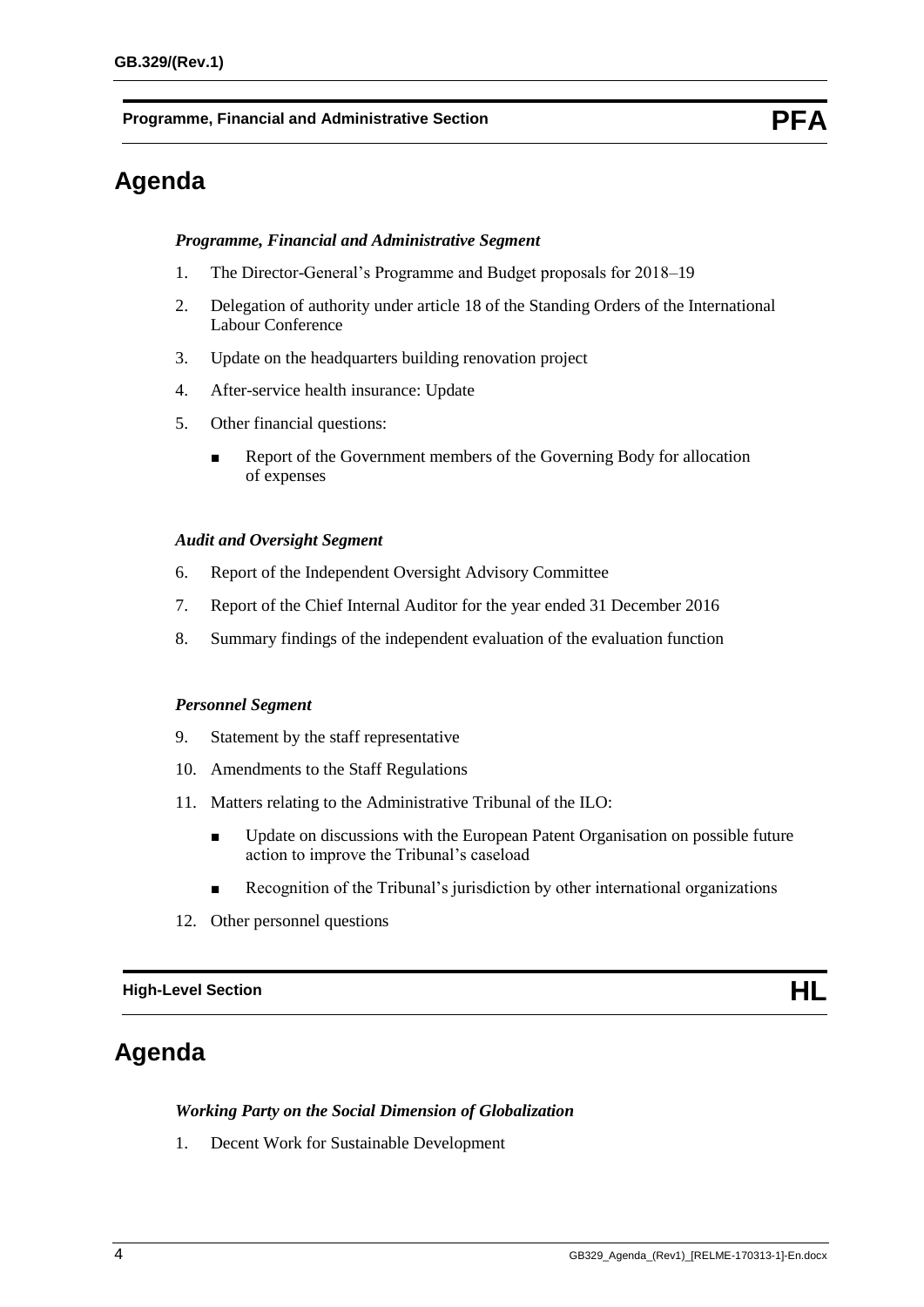# **Agenda**

- 1. Composition of the Governing Body
- 2. Improving the functioning of the International Labour Conference: Arrangements for the 106th Session (2017)
- 3. Review of the Standing Orders of the International Labour Conference
- 4. Review of the role and functioning of the Regional Meetings